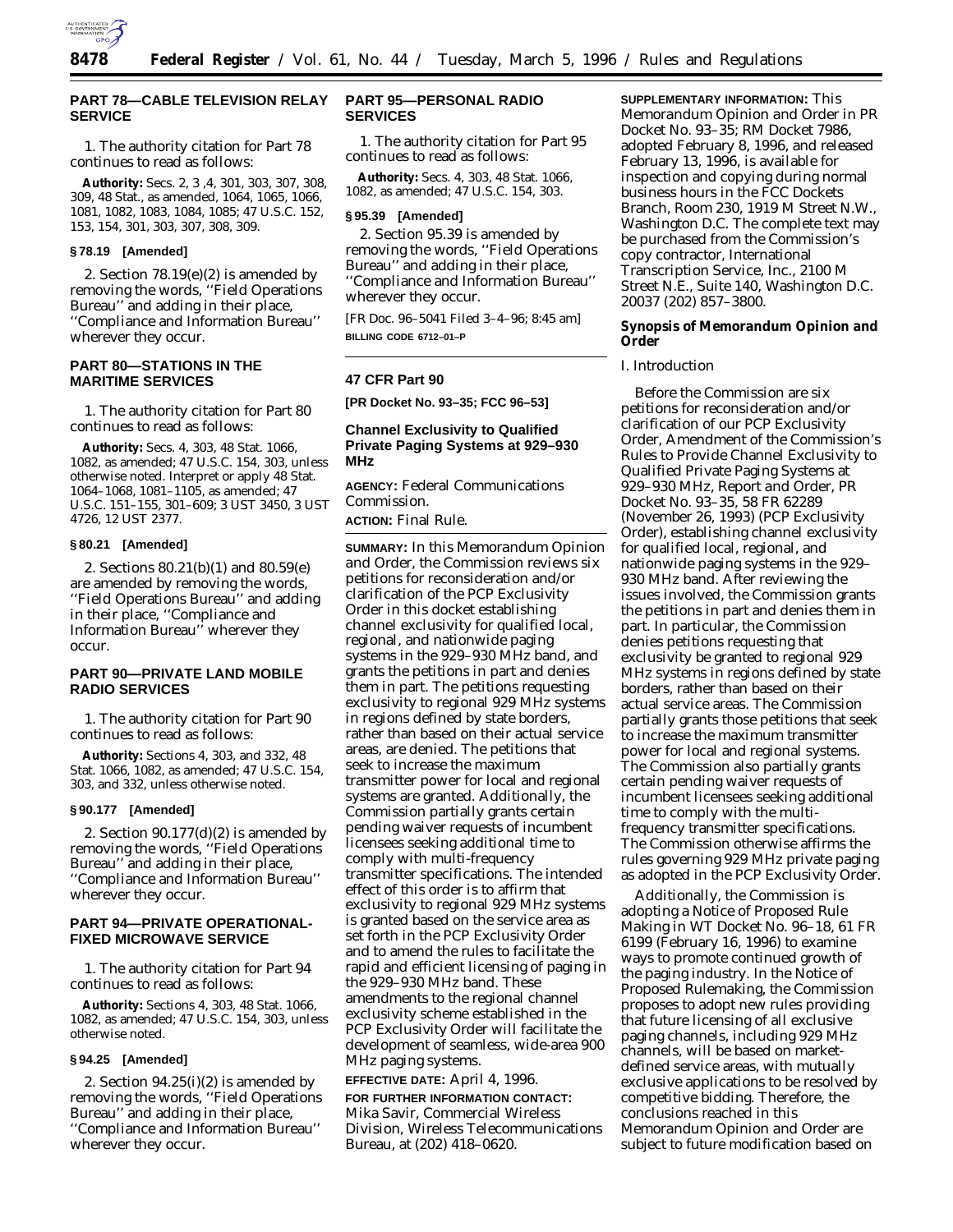the outcome of the comprehensive paging rulemaking.

## *II. Background*

*PCP Exclusivity Order.* In the *PCP Exclusivity Order,* the Commission implemented a system of exclusive licensing for qualified local, regional, and nationwide 929 MHz private paging systems on 35 of 40 available channels. Prior to this action, all private paging frequencies, including those at 929 MHz, were assigned on a non-exclusive basis. The *PCP Exclusivity Order* concluded that enabling 929 MHz paging systems to operate on an exclusive basis is in the public interest, due to the efficiencies and incentives such an approach encourages in the marketplace. Specifically, the Commission indicated that continued sharing of frequencies would undermine efficient use of 929 MHz paging channels as demand for paging services expands in the future. The Commission observed that, while sharing is technically feasible, dividing air time among multiple licensees imposes significant constraints on the efficiency and quality of service in crowded markets. The Commission also indicated that in a shared environment, licensees are reluctant to invest in advanced paging technology because of the risk that others will be assigned to the same frequency in the future. The Commission concluded that exclusivity would create a stable, predictable environment necessary for the industry to attract investment in wide-area, high capacity paging systems in the 929–930 MHz band.

The *PCP Exclusivity Order* established the requirements for licensees to obtain channel exclusivity in the 929 MHz band. In particular, the Commission established minimum standards for the configuration of protected systems, including the number of transmitters required for local, regional, and nationwide systems, and the treatment of multi-frequency transmitters. The Commission also implemented geographic separation standards for placement of co-channel stations, to protect qualified local or regional systems, and established effective radiated power (ERP) limits for all such systems.

The *PCP Exclusivity Order* also set forth other prerequisites to obtaining exclusivity. Most notably, the Commission conditioned exclusivity on construction of a qualified system within eight months of licensing. For larger systems, the Commission indicated that a new applicant may request an extension of up to three years, based on its showing of need, a

construction timetable, and its establishment of an escrow account or securing of a performance bond to cover construction costs. Other matters addressed in the *PCP Exclusivity Order* include issues associated with application of exclusivity to existing systems and to future licensing, and certain transitional procedures. In particular, the Commission grandfathered all existing systems and indicated that it would grant immediate exclusivity to existing systems that satisfied the new exclusivity criteria.

*Petitions for Reconsideration/Waivers.* The Commission received petitions for reconsideration of the *PCP Exclusivity Order* from the following businesses and organizations: (1) the National Association of Business and Educational Radio and its Association for Private Carrier Paging Section (NABER); (2) First American National Paging (First National); (3) Afro-American Paging, Inc. (AAP); (4) American Mobilephone, Inc. (AMI); (5) Paging Network, Inc. (PageNet); MAP Mobile Communications, Inc. (MAP); and (6) Metrocall, Inc. The Commission has sought and received comment on the issues raised by these petitions. Some parties also have filed petitions asking that various provisions of the new exclusivity rules be waived to accommodate specific hardship situations. These requests generally involve waiver of the construction requirements, ERP limits, or system configuration rules. For the most part, the Commission will decide these waiver requests in other proceedings. The Commission partially grants the waiver requests of certain grandfathered licensees seeking time to convert their systems from multi-frequency transmitter to single-frequency transmitter operations for exclusivity purposes.

### *III. Discussion*

## A. Configuration of Local Systems

*Background.* To qualify for channel exclusivity under the 929 MHz paging rules, the *PCP Exclusivity Order* provided that a local system must consist of at least six contiguous transmitters, except in the New York, Los Angeles, and Chicago markets, where 18 contiguous transmitters are required. The Commission also provided that transmitters will be considered contiguous if (1) each transmitter is located within 25 miles of at least one other transmitter in the system; (2) the combined area defined by a 12.5 mile radius around each transmitter forms a single contiguous area; and (3) no transmitter is co-located

with any other transmitter being counted as part of the local system.

*Petitions for Reconsideration/ Comments.* On reconsideration, AAP challenges Section 90.495 (a)(1)(ii) of the rules, as adopted in the *PCP Exclusivity Order,* which requires that a 12.5 mile radius surrounding each transmitter form a single contiguous area. AAP argues that there was no notice of this rule change, because the restriction was not part of our original proposal and is not a logical outgrowth of the *PCP Exclusivity Notice,* Amendment of the Commission's Rules to Provide Channel Exclusivity to Qualified Private Paging Systems at 929–930 MHz, *Notice of Proposed Rulemaking,* PR Docket No. 93–35, 58 FR 17819 (April 6, 1993) (*PCP Exclusivity Notice*). AAP claims that as a result of the added 12.5 mile radius requirement, one of its systems now is disqualified from obtaining exclusivity. AAP contends that if it is the Commission's goal to confine systems to smaller geographic areas, a 15 mile radius standard is more equitable. The Commission has received no comments on AAP's reconsideration proposal.

*Decision.* The Commission will not eliminate or alter the requirement for local exclusivity that requires that a 12.5 mile radius surrounding each transmitter form a single contiguous area. The 12.5 mile rule is a necessary component of the exclusivity rules, because it ensures that a local system will serve a contiguous geographic area. Without such a requirement, licensees could obtain local exclusivity based on non-contiguous placement of transmitters, undermining the Commission's effort to establish truly local systems serving an indigenous locale or community. Proportionately, the 12.5 mile distance is one-half the distance of the 25 mile rule, and thereby works well to ensure that transmitters are located to serve a single contiguous geographic territory.

While the 12.5 mile rule was not expressly included in the *PCP Exclusivity Notice,* the Commission believes that this restriction nonetheless is a ''sufficiently minor'' difference from the rule proposed to be a ''logical outgrowth'' of the Commission's efforts to establish a system of local exclusivity. The *PCP Exclusivity Notice* sought comment on the configuration of locally protected systems. Specifically, the Commission proposed that each transmitter in a qualified system would have to be within 25 miles of another transmitter to count toward the number required for exclusivity. Incorporation of the 12.5 mile restriction in the final rules constitutes a minor, technical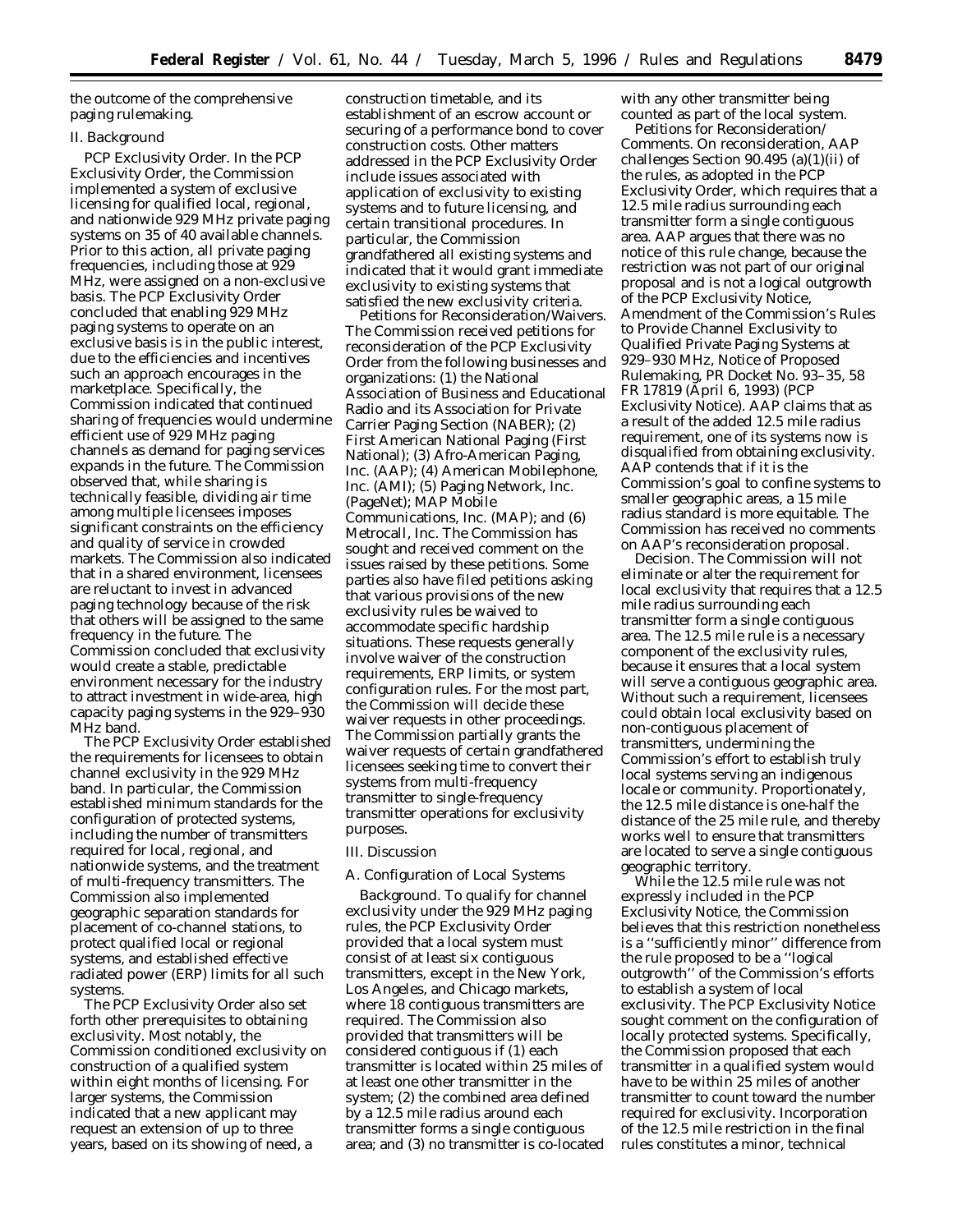change to the original proposal, which is necessary to ensure that local exclusivity is awarded to operators that locate transmitters in close proximity to one another within a system. The 12.5 mile rule effectively closes a loophole in the original proposal, and comports with the Commission's intent to create local paging systems in the 929–930 MHz band. Only AAP has objected to the change, apparently based on its own unique situation, that one of its transmitters is 13.2 miles from the nearest other transmitter, which is best resolved by a request for waiver.

## B. Configuration of Regional Systems

*Background.* The *PCP Exclusivity Order* provided protection for exclusive regional systems based on the location of stations comprising the system. To qualify for exclusivity, a regional system must consist of 70 or more transmitters, not necessarily contiguous, located in no more than twelve adjacent states in the continental United States. The rules provide regional systems with exclusivity based on a prescribed separation distance around each of the regional licensee's stations, ranging from 112 to 187 kilometers (70 to 116 miles) depending on the class of the station. Also, in each of the top thirty markets, specified in Section 90.741 of the Commission's rules, no transmitter may be counted as part of a regional system unless it also meets the requirements for local exclusivity in that market. *Petitions for Reconsideration/Comments.* NABER and PageNet argue that the geographic scope of exclusivity granted to 929 MHz regional systems should be based on state borders, rather than the location of the system's stations. According to NABER, allowing regional paging systems statewide exclusivity in each state in which the system provides service is needed to promote the development of regional systems. NABER and PageNet also express concern that under the current rules, speculators can file applications in strategic locations designed solely to extract payment from regional systems seeking to expand their coverage. NABER therefore recommends that the Commission grant regional applicants (*i.e.,* applicants proposing a system of 70 or more transmitters) exclusivity extending to the borders of any state in which the applicant constructs at least one transmitter, except that in states having markets listed among the top 30, the applicant must construct six or 18 transmitters, depending on the size of the market. NABER also requests that the Commission permit regional licensees to locate transmitters

anywhere within any state included in the system, as long as they maintain the required geographic separation from facilities in adjoining regions.

AMI and ADC express concern about the application of NABER's proposal to licensees who are entitled to regional exclusivity under our existing rules. In general, these commenters are opposed to any change that would result in divesting licensees of existing exclusivity rights. ADC suggests that the Commission not apply statewide exclusivity to licensees whose applications (including those for local exclusivity) were received by NABER for coordination on or before March 31, 1994, at least where a portion of the involved local system was constructed and in operation before October 14, 1993.

ARCH, API, and Airtouch, on the other hand, favor statewide exclusivity for licensing as proposed by NABER and PageNet. According to these commenters, permitting licensees to achieve exclusivity on a statewide basis is essential to the development of truly regional systems. Airtouch and ARCH believe AMI and ADC's opposition to statewide exclusivity stems from the unique market situation of these licensees, and contend that the appropriate remedy for AMI and ADC is a waiver, not a decision to retain the status quo.

*Decision.* The Commission declines to reconsider the rules defining regional exclusivity for 929 MHz regional systems in this proceeding. The Commission is considering the issue of revising the paging licensing area definitions in a separate *Notice of Proposed Rule Making* on market-area licensing. Under the market-area licensing proposal, paging systems in general, including 929 MHz systems, no longer would be licensed on a stationby-station basis. Instead, licensees would be licensed within Commissiondefined service areas, and would be afforded the same flexibility, to the extent feasible, as cellular and PCS licensees to locate, design, construct, and modify system facilities throughout those areas. Because the Commission is addressing this issue in a broader context than 929 MHz paging alone, it is premature to modify the rules for this single category of paging service in response to NABER's reconsideration petition.

Moreover, the Commission is not persuaded that paging licensing areas should be based on state borders, as NABER proposes. In all other services where Commission-defined licensing areas have been adopted, as opposed to station-by-station licensing, the

Commission has used licensing area definitions based on economic markets or trading areas (*e.g.*, MSAs/RSAs for cellular, and MTAs/BTAs for PCS and 900 MHz SMR). By contrast, using state borders would create licensing areas with political boundary lines which do not necessarily correspond to economic markets or trading areas and, in some instances, which may cut across them. The Commission therefore concludes that the status quo should prevail while alternative licensing area definitions more consistent with our approach in other services are considered.

#### C. Effective Radiated Power

*Background.* In the *PCP Exclusivity Order,* the Commission established effective radiated power (ERP) limits of 1000 watts for local and regional 929 MHz systems and 3500 watts for nationwide systems. The Commission noted that the 3500 watt limit for nationwide systems was the same as the limit for nationwide common carrier paging systems in the 931 MHz band. The Commission declined to adopt a 3500 watt limit for non-nationwide systems, notwithstanding the fact that the Part 22 rules then in effect allowed 931 MHz non-nationwide common carrier licensees to operate internal system sites at 3500 watts. The Commission reasoned that higher power limits for 931 MHz licensees were justified because demand for 931 MHz licenses largely was confined to expansion by existing systems. The Commission concluded that a 1000 watt maximum for 929 MHz non-nationwide systems was appropriate to preserve opportunities for entry by new systems.

*Petitions for Reconsideration/ Comments.* NABER and PageNet request that the Commission increase the maximum ERP for 929 MHz regional systems from 1000 watts to 3500 watts, provided that adjacent co-channel systems remain protected. NABER claims that, in the context of the statewide regional licensing scheme it has proposed, a 3500 watt power limit would not restrict opportunities for the entry of new systems into the market, which was the reason the Commission rejected a 3500 watt ERP previously. According to NABER and PageNet, use of high-power transmitters within the boundaries of a regional system will enable licensees to offer superior service at a lower cost. Celpage, ARCH, Airtouch, and API support NABER's proposal.

MAP seeks clarification on whether the 1000 watt ERP restriction applies only to facilities that define the exterior of the licensee's service area, and whether higher power facilities are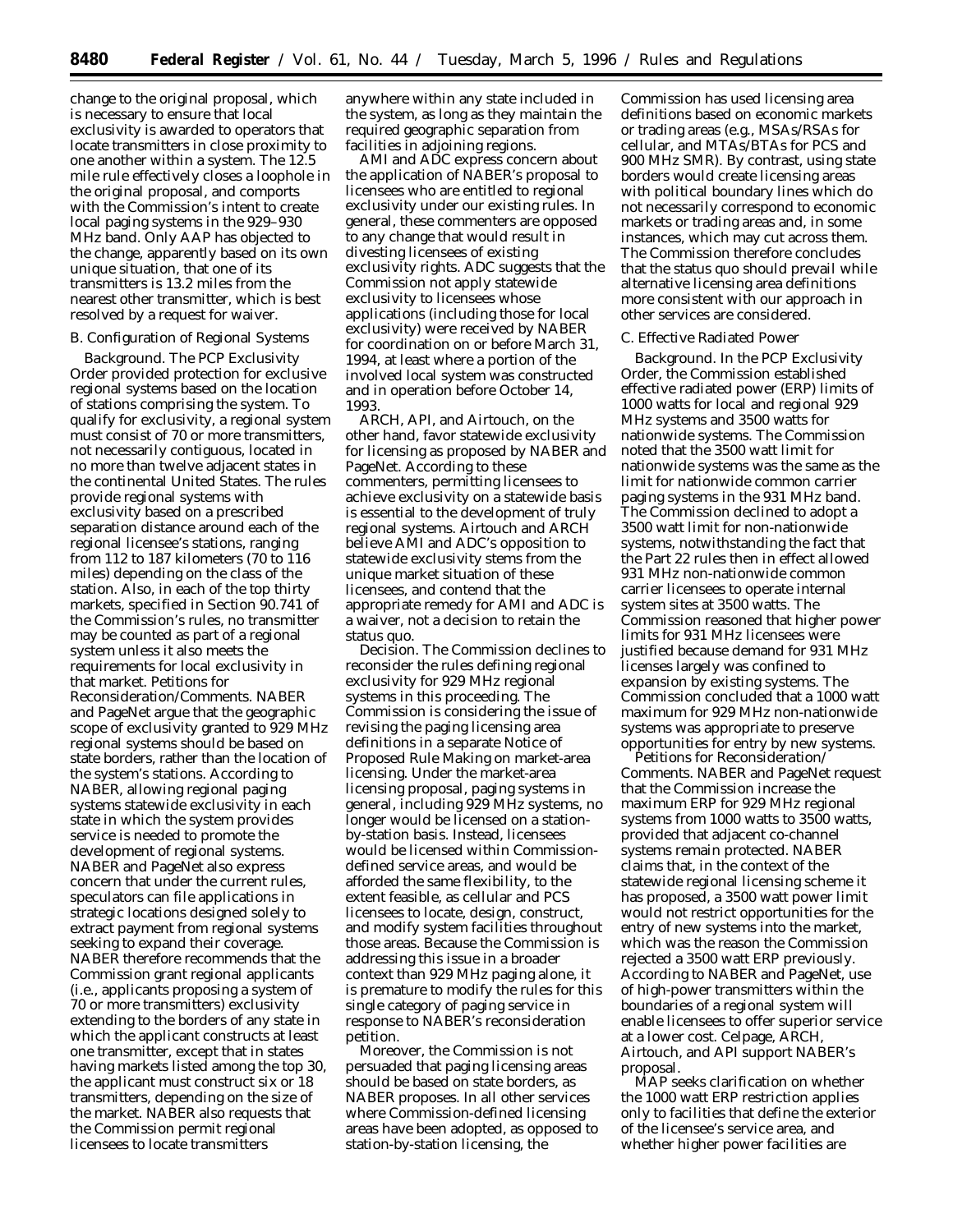permitted at internal sites within existing service areas. MAP observes that 931 MHz common carrier paging licensees are permitted to operate at 3500 watts ERP at internal sites within their service areas. MAP asserts that principles of regulatory parity require us to apply the same rule to private paging systems. The Commission received no comments on MAP's request for clarification.

*Decision.* Except in certain limited circumstances discussed below, the Commission declines to raise the maximum ERP for non-nationwide 929 MHz systems at this time. NABER's proposal to raise the ERP limit is premised on the Commission adopting its proposal to base regional exclusivity on state borders, rather than site location. The Commission has declined to reconsider the definition of regional exclusivity, therefore NABER's rationale for raising the ERP limit does not apply. The Commission's decision on this issue does not preclude future changes to the rules if the Commission adopts some form of market-based licensing for 929 MHz channels. The Commission seeks further comment on height and power limits for common carrier and private carrier paging in the *Notice of Proposed Rule Making.*

The Commission agrees with commenters that under certain circumstances, allowing local and regional 929 MHz licensees to operate at greater than 1000 watts ERP may be appropriate. Specifically, if operation of sites at a higher power would not expand a licensee's existing service-area contour, there is no reason to prohibit operation at such higher power. The Commission will modify the rules to allow non-nationwide licensees to operate sites within their existing service area at up to 3500 watts ERP, provided that such operation does not increase the minimum geographic separation applicable to co-channel systems under Section 90.495(b)(2) of the Commission's rules. This will give licensees greater flexibility to build technically and economically efficient systems, without compromising opportunities for co-channel entry in areas adjacent to those systems.

## D. Slow Growth Eligibility

*Background.* In the *PCP Exclusivity Order,* the Commission adopted rules allowing for so-called ''slow growth'' extensions of the eight-month construction requirement for larger system applicants. Specifically, for applications filed after October 14, 1993, a period of up to three years may be authorized for construction and commencement of operations if the

proposed system is composed of more than 30 transmitters and the applicant submits specific justification for an extended implementation period. Applicants must provide a detailed construction timetable and evidence of the ability to fund construction, either in the form of a construction escrow account or a performance bond covering construction costs.

*Petitions for Reconsideration/ Comments.* NABER, PageNet, Metrocall, First National Paging, and AMI challenge the Commission's decision to make the three-year slow-growth option available only to post-October 14, 1993 paging applicants. NABER contends that the Commission did not provide adequate notice of the rule, because the *PCP Exclusivity Notice* did not expressly propose to limit the slow growth option to new applicants. According to NABER, the restriction has a detrimental impact on existing licensees because of the added construction demands posed by the Commission's treatment of multi-frequency transmitters under the exclusivity rules. AMI suggests that slow-growth eligibility be extended to licensees who filed for exclusivity after the March 31, 1993 release date of the *PCP Exclusivity Notice,* rather than limited to applicants filing after the October 14, 1993 date established in the *PCP Exclusivity Order.* According to AMI, there is no link between the October 14, 1993 date and the decision by any affected licensee to rebuild its facilities.

Commenters generally support extending the slow growth option to grandfathered licensees on the grounds that additional construction time is needed for incumbents to transition to our new system of channel exclusivity. Celpage, however, is concerned about the treatment of licensees who relied on single-frequency, as opposed to multifrequency, transmitters. Celpage does not want operators that decided to build dedicated facilities at each licensed site, rather than to rely on inter-carrier agreements allowing them to utilize other licensees' dual-frequency transmitters, to be penalized under an extended transition period. Celpage therefore seeks reinstatement of certain ''single use'' transmitter licenses, whose authorizations expired while the exclusivity rules were under consideration. Arch and Airtouch support a slow growth period for existing licensees, but argue that the bond and escrow requirements for new construction should not apply in such cases.

*Decision.* The Commission will not change the rules to make pre-October 14, 1993 applicants automatically

eligible for the extended implementation construction schedule. October 14, 1993, the date of the Sunshine Notice on the *PCP Exclusivity Order,* is the cutoff date for slow growth eligibility. The Commission will deny slow growth extensions to grandfathered licensees generally. As of our Sunshine Notice on October 14, 1993, applicants reasonably could anticipate that the Commission was going to adopt channel exclusivity rules for 929–930 MHz paging licensees. To deter speculative filings, therefore, the Commission decided not to grandfather anyone that filed after October 14, 1993. The date for dividing ''old'' from ''new'' applicants also is the appropriate date for triggering slow growth eligibility. Moreover, the Commission never suggested that slow growth extensions would apply to grandfathered licensees. Indeed, in an April 6, 1993 *Order,* Amendment of the Commission's Rules to Provide Channel Exclusivity to Qualified Private Paging Systems at 929–930 MHz, *Order,* PR Docket No. 93–35, 58 FR 21111 (April 19, 1993) (*Order*), the Commission indicated that all parties in the application and coordination process were expected to comply with existing eight-month construction requirements while the rule making was underway. Consequently, applicants falling into the grandfathered category cannot legitimately claim that they expected to be eligible for slow growth extensions.

## E. Multi-Frequency Transmitters

*Background.* In the *PCP Exclusivity Order,* the Commission considered the issue of whether licensees should be allowed to count multi-frequency transmitters for exclusivity purposes on more than one channel. The Commission concluded that licensees should not be barred from using multifrequency transmitters, but that each such transmitter would be counted only once for exclusivity purposes. This requirement was to ensure that licensees would not claim exclusivity on multiple channels by repeatedly counting the same transmitter. The Commission noted that a licensee using multifrequency transmitters could qualify for exclusivity on two frequencies by constructing twice the number of transmitters required to obtain one channel.

*Petitions for Reconsideration/ Comments.* Several parties urge the Commission to relax the ''single-count'' rule to accommodate incumbent licensees who had constructed systems based on multi-frequency transmitters prior to the adoption of the *PCP Exclusivity Order.* NABER argues that these licensees need time to construct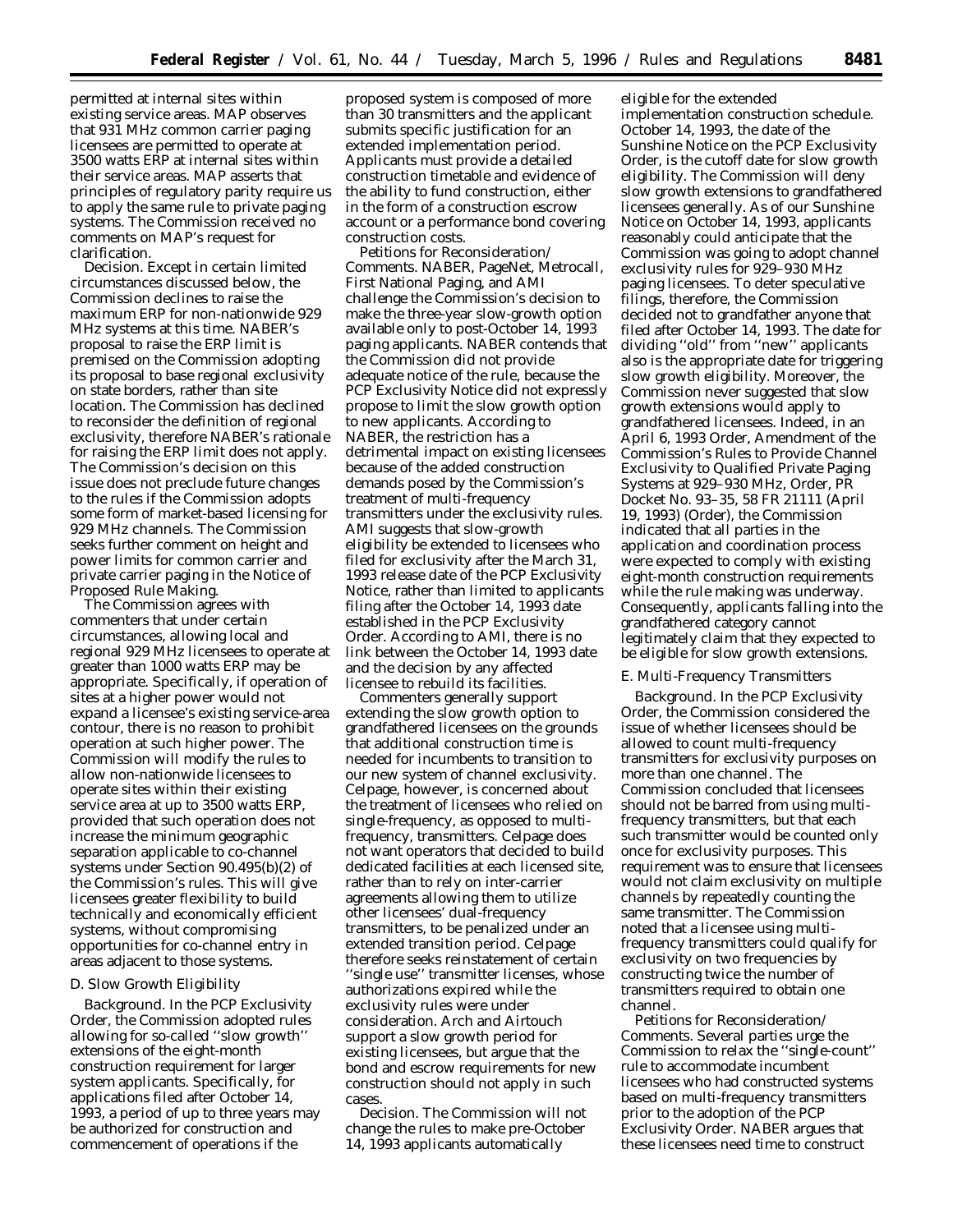sufficient single-frequency transmitters to comply with the exclusivity requirements on a single-count basis. PageNet suggests that existing licensees be given two years from the time they qualify for earned exclusivity to make this conversion. First National Paging suggests establishing a reasonable transition period for incumbent licensees, beyond the existing eightmonth construction requirement.

In addition to reconsideration petitions on this issue, the Commission has received waiver requests from Arch, Comtech, First National Paging, Metrocall, Airtouch, and Message Center Beepers. At the time the *PCP Exclusivity Order* became effective, each of these petitioners was operating systems on dual channels using multichannel transmitters. The number of transmitters in place in each system is sufficient to qualify for regional or nationwide exclusivity on one channel, but under the single-count rule petitioners would be required to construct additional sites to obtain protection for their operations on the second channel. Because their construction plans prior to the *PCP Exclusivity Order* relied on use of dualchannel transmitters, petitioners request twenty-four months rather than eight months to reconfigure their systems and construct additional sites to meet the requirements of the single-count rule.

*Decision.* The Commission declines to modify the general rule that no transmitter may be counted more than once for exclusivity purposes. This rule prevents the potential hoarding of multiple frequencies, by requiring paging licensees seeking more than one exclusive frequency to meet a higher construction threshold. Licensees may continue to use multi-frequency transmitters in their systems, but exclusivity will be conferred on multiple channels only if the total number of transmitters is sufficient to qualify for exclusivity on each channel on a single-count basis.

The Commission will grant some additional time to those grandfathered licensees who have filed waiver requests to bring existing systems into compliance with the single-count rule. Prior to the adoption of the *PCP Exclusivity Order,* these licensees had embarked on construction and operation of substantial systems relying on dualfrequency transmitters. The adoption of the single-count rule required these licensees to modify their plans to add additional transmitters in order to gain full exclusivity protection for their existing systems. The Commission believes that a reasonable time should be afforded to petitioners to make this

adjustment. The Commission notes that the risk of allowing hoarding of frequencies is not present here, because the systems at issue already are grandfathered on both channels, petitioners substantially have constructed their systems and are providing service to the public on a dual-channel basis, and the additional construction needed will promote increased coverage and better quality service.

The petitioners filed their initial requests for a twenty-four month construction period in early 1994. Since that time, petitioners have had substantial opportunity to construct additional facilities on a singlefrequency transmitter basis to bring their systems into compliance. The Commission concludes that because of this elapsed time, petitioners should be granted an amount of time consistent with their original estimate of the time required to bring their systems into compliance. The Commission grants Arch, Comtech, First National Paging, Metrocall, Airtouch, and Message Center Beepers until six months after the publication date of this *Memorandum Opinion and Order* in the **Federal Register** to demonstrate that their grandfathered systems qualify for exclusivity on a single-count basis.

## F. Modification of Existing Systems

*Background.* In the *PCP Exclusivity Order,* the Commission concluded that all existing 929 MHz licensees should be grandfathered under the new rules whether or not they qualified for exclusivity. Thus, incumbent systems that did not qualify for exclusivity would be allowed to continue operating their existing facilities, and any licensee granted exclusivity on the same channel in the same area would be required to share the channel with the grandfathered system. Grandfathered systems would not be allowed to add new facilities to their systems, however, if such expansion conflicted with exclusivity rights granted to another licensee.

*Petitions for Reconsideration/ Comments.* MAP contends that the Commission should allow grandfathered licensees who do not qualify for exclusivity to modify their existing systems in order to continue service to subscribers. MAP argues that allowable modifications should include changes in the number of paging receivers, type of emission, antenna height, power, class of station, ownership or corporate structure, and location of existing facilities. API opposes MAP's proposal. API believes that minor and reasonable modifications to existing facilities

should be allowed, but that other changes should not be permitted, particularly if the effect is to diminish or impair the development of a cochannel system which already has qualified for exclusivity in the same area. MAP replies that it is not asking to expand the rights of grandfathered licensees, but only is seeking a clarification of the types of ''minor'' modifications that the FCC will allow. MAP does not want the rules interpreted in a manner that hampers the ability of existing licensees to improve service, respond to customer needs, and adjust to business changes.

*Decision.* The rules provide that grandfathered licensees who do not qualify for exclusivity may make modifications to existing facilities that do not impair the exclusivity rights of co-channel licensees or otherwise violate our rules. There is no reason to change this rule, based on MAP's petition. This issue is raised more broadly in the *Notice of Proposed Rule Making* in WT Docket No. 96–18. Therefore, the Commission will defer additional consideration of the issues raised by MAP to that proceeding.

#### G. Miscellaneous

In the *PCP Exclusivity Order,* the Commission addressed the issue of conditional operation of 929–930 MHz stations located above ''Line A,'' *i.e.,* within 250 miles of the Canadian border. Noting that a 1992 agreement between the Commission and Canada's Department of Communications had eliminated the need for international coordination of these channels, the Commission stated that it would allow operation of 929 MHz stations above Line A, provided all other requirements of the rules are met. Some licensees have misconstrued this language in the *PCP Exclusivity Order* to open all channels in the 929–930 MHz band to operation by U.S. licensees above Line A. In fact, the 1992 U.S.-Canada agreement provides that only channels between 929.5 and 930 MHz may be used by U.S. licensees above Line A. To eliminate any possible confusion, the Commission clarifies that operation above Line A (which is now within 75 miles of the Canadian border) is allowed only on these channels. In accordance with the 1992 agreement, no U.S. licensee may operate conditionally or otherwise on channels from 929.0 MHz to 929.5 MHz.

#### *IV. Conclusion*

The Commission is amending the rules as described above to facilitate the rapid and efficient licensing of paging in the 929–930 MHz band. The limited